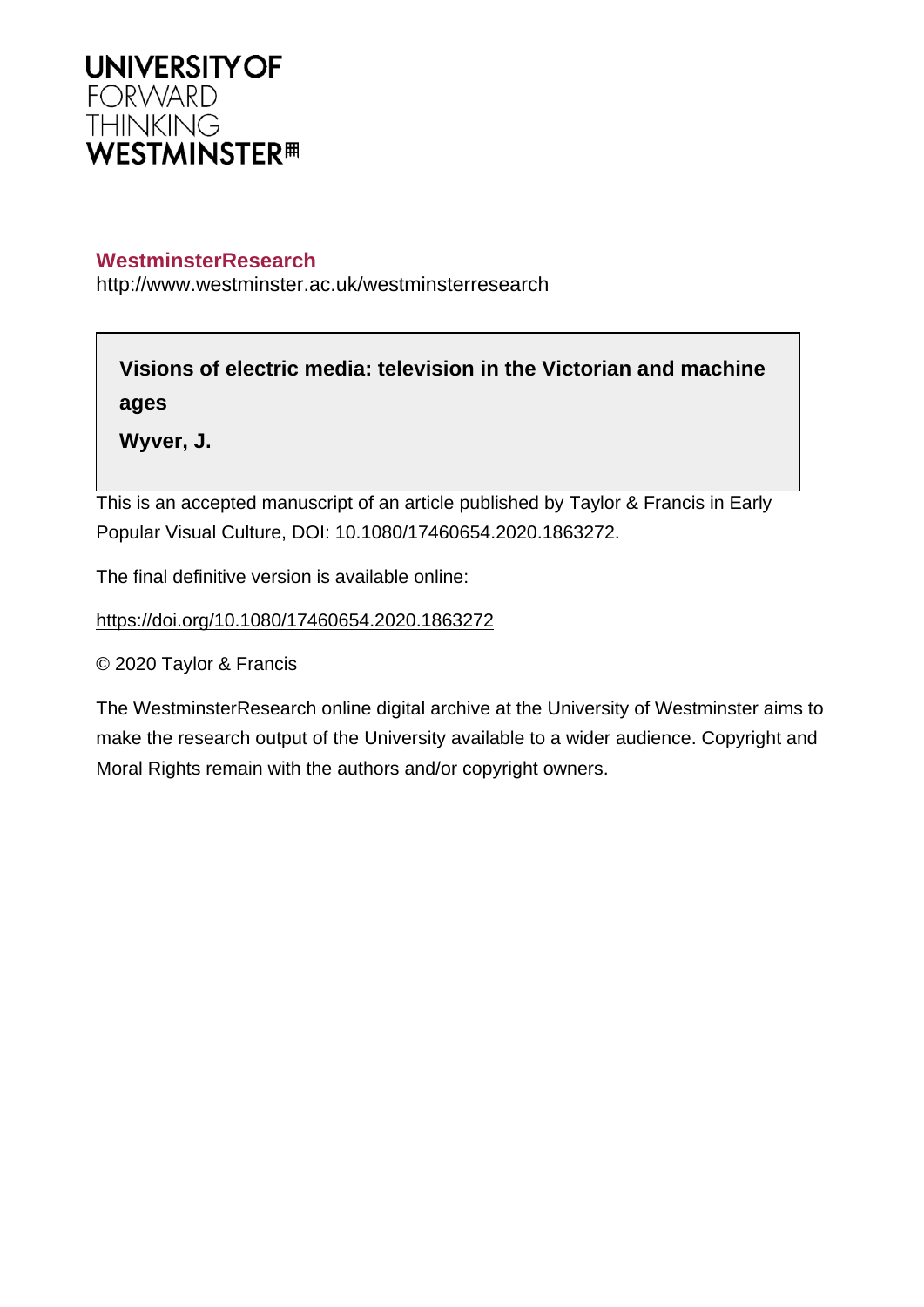## **Visions of Electric Media: Television in the Victorian and Machine Ages** by Ivy Roberts Amsterdam University Press, 2019, ISBN: 978 94 6298 659 6

from John Wyver, University of Westminster

In an 'Interlude' following the third of the five main chapters of *Visions of Electric Media: Television in the Victorian and Machine Ages*, Ivy Roberts stresses how open was the future of television in the late 1920s and early 1930s. Would its output be consumed primarily in domestic settings or be screened live in cinemas? Would it be a centralised broadcast medium or a visual adjunct to the telephone? And would its technology be all-electronic or based in one of several competing mechanical systems? Roberts is right to highlight the contingency of the moment, although with hindsight we know that in each case the former option was the road taken. But the broad sweep of the determining economic, regulatory, technological and social forces that created the television of the mid- twentieth century is not the focus of this book. Rather, this welcome but at times frustrating and repetitive volume explores in detail five individual and somewhat oblique strands of television's pre- and early history.

The chapters before the 'Interlude' develop a discourse analysis of imagined forms of television in what Roberts identifies as the medium's 'speculative era' of the late nineteenth century. One case study is George du Maurier's well-known satirical illustration 'Edison's Telephonoscope', published in *Punch* in December 1878. Analysing a wealth of contemporary writing, Roberts argues that the image is not only a speculation about moving-image technology but also a critique of Victorian invention. The second focus is on Thomas Edison's own 1889 announcement of a 'Far-Sight Machine', which despite never being realised contributed to confusion about the properties of the Kinetograph and Kinetoscope which he unveiled two years later. In the discussion of these imagined forms of television, as throughout the book, Roberts cites a cornucopia of primary and secondary sources and offers precise readings of a rich range of associated illustrations.

Chapter 3 develops the argument that the turn of the twentieth century saw a transition from a 'seeing by electricity' conception of television. Predicated on a philosophy of technology that Roberts identifies with the writings of R.E. Liesegang and Ernst Kapp, this understood machines as direct extensions of the human body. In this framework, still-torealised television was imagined as stretching the human eye across space. By contrast, Roberts suggests that in the early twentieth century 'popular science encouraged a new way of thinking about television as a perceptual process, a partnership between humans and technology' (p. 128). As is